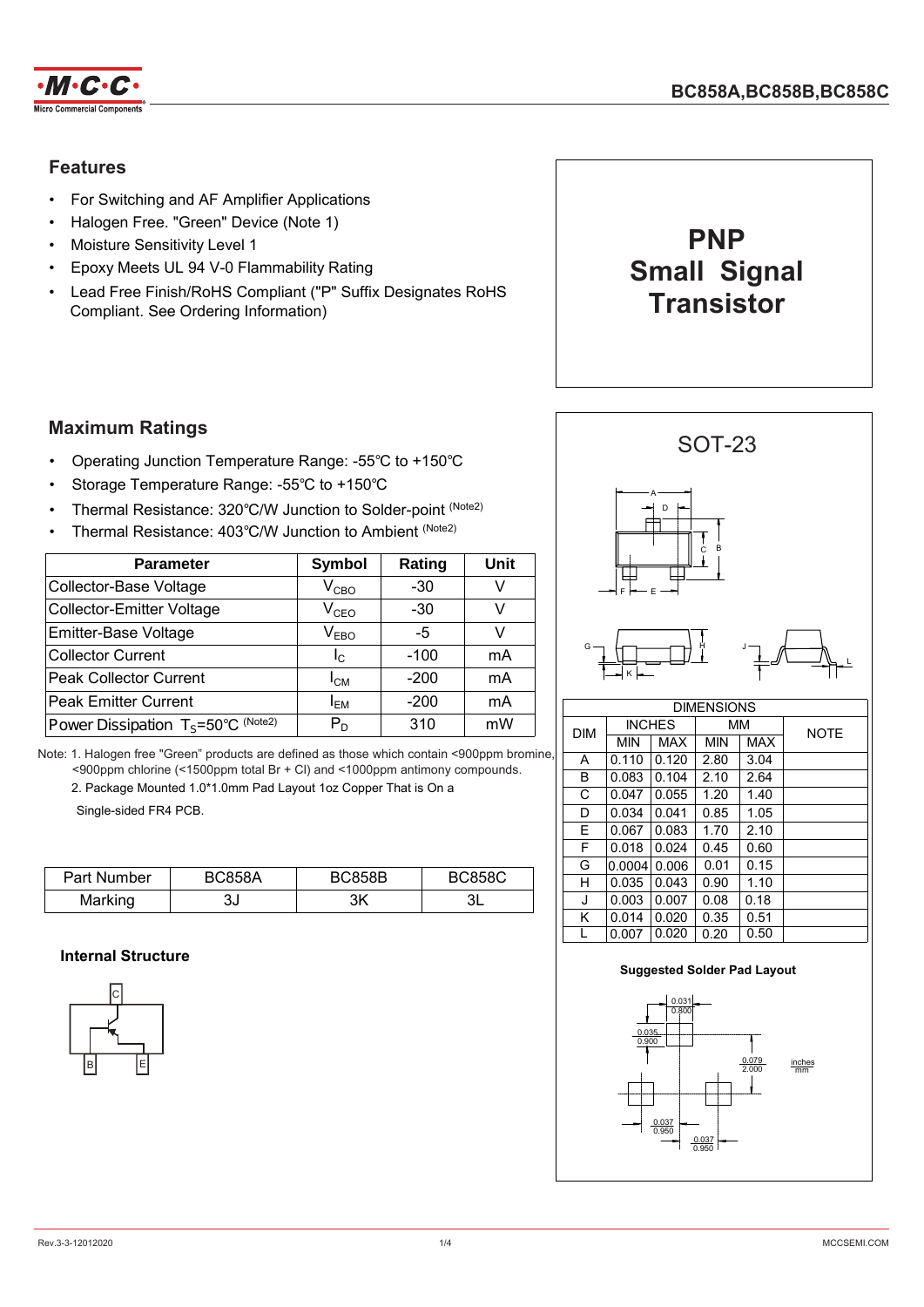

# **Electrical Characteristics @ 25°C Unless Otherwise Specified**

| <b>Parameter</b>                                       |                | <b>Symbol</b>           | Min    | <b>Typ</b>     | <b>Max</b> | <b>Units</b> | <b>Conditions</b>                              |
|--------------------------------------------------------|----------------|-------------------------|--------|----------------|------------|--------------|------------------------------------------------|
| Collector-Base Breakdown Voltage <sup>(Note3)</sup>    |                | $V_{\rm (BR) CBO}$      | $-30$  |                |            | $\vee$       | $I_C = -10\mu A$ , $I_E = 0$                   |
| Collector-Emitter Breakdown Voltage <sup>(Note3)</sup> |                | $V_{(BR)CEO}$           | $-30$  |                |            | $\vee$       | $IC=-10mA, IB=0$                               |
| Emitter-Base Breakdown Voltage (Note3)                 |                | $V_{(BR)EBO}$           | $-5$   |                |            | $\vee$       | $I_E = -1 \mu A$ , $I_C = 0$                   |
|                                                        |                | $I_{\text{CES}}$        |        |                | $-15$      | nA           | $V_{CE} = -30V$                                |
| Collector-Cutoff Current (Note3)                       |                |                         |        |                | $-15$      | nA           | $V_{CB} = -30V$                                |
|                                                        |                | $I_{CBO}$               |        |                | $-4$       | μA           | $V_{CB} = -30V$ , T <sub>A</sub> =150°C        |
|                                                        | <b>BC858 A</b> | $h_{FE}$                | 125    | 180            | 250        |              | $V_{CF}$ =-5Vdc, I <sub>C</sub> =-2mA          |
| DC Current Gain (Note3)                                | <b>BC858 B</b> |                         | 220    | 290            | 475        |              |                                                |
|                                                        | <b>BC858 C</b> |                         | 420    | 520            | 800        |              |                                                |
|                                                        | <b>BC858 A</b> |                         |        | 200            |            |              |                                                |
| <b>Small Signal Current Gain</b>                       | <b>BC858 B</b> | $h_{\text{fe}}$         |        | 330            |            |              |                                                |
|                                                        | <b>BC858 C</b> |                         |        | 600            |            |              |                                                |
| Input Impedance                                        | <b>BC858 A</b> | $h_{ie}$                |        | 2.7            |            | KΩ           |                                                |
|                                                        | <b>BC858 B</b> |                         |        | 4.5            |            |              | $V_{CE} = -5V$<br>$IC=-2mA$<br>$f = 1KHz$      |
|                                                        | <b>BC858 C</b> |                         |        | 8.7            |            |              |                                                |
| <b>Output Admittance</b>                               | <b>BC858 A</b> | $h_{oe}$                |        | 18             |            | $\mu$ S      |                                                |
|                                                        | <b>BC858 B</b> |                         |        | 30             |            |              |                                                |
|                                                        | <b>BC858 C</b> |                         |        | 60             |            |              |                                                |
|                                                        | <b>BC858 A</b> | $h_{re}$                |        | $1.5x10^{-4}$  |            |              |                                                |
| Reverse Voltage Transfer Ratio                         | <b>BC858 B</b> |                         |        | $2x10^{-4}$    |            |              |                                                |
|                                                        | <b>BC858 C</b> |                         |        | $3x10^{-4}$    |            |              |                                                |
|                                                        |                | $V_{CE(sat)}$           |        | $-75$          | $-300$     | mV           | $I_C$ =-10mA, $I_B$ =-0.5mA                    |
| Collector-Emitter Saturation Voltage (Note3)           |                |                         |        | $-250$         | $-650$     | mV           | $I_c$ =-100mA, $I_B$ =-5mA                     |
|                                                        |                |                         |        | $-700$         |            | mV           | $I_C$ =-10mA, $I_B$ =-0.5mA                    |
| Base-Emitter Saturation Voltage (Note3)                |                | $V_{BE(sat)}$           |        | $-850$         |            | mV           | $IC=-100mA, IB=-5mA$                           |
| Base-Emitter Voltage (Note3)                           |                |                         | $-600$ | $-650$         | $-750$     | mV           | $V_{CE}$ =-5V, I <sub>C</sub> =-2mA            |
|                                                        |                | $V_{BE}$                |        |                | $-820$     | mV           | $V_{CF} = -5V$ , I <sub>C</sub> = -10mA        |
| <b>Current Gain-Bandwidth Product</b>                  |                | $f_T$                   | 100    | 200            |            | <b>MHz</b>   | $V_{CE}$ =-5V, I <sub>C</sub> =-10mA, f=100MHz |
| Collector-Base Capacitance                             |                | $\mathbf{C}_\text{CBO}$ |        | 3              |            | pF           | $V_{CB}$ =-10V, f=1MHz                         |
| Noise Figure                                           |                |                         |        |                | 10         | dB           | $V_{CE} = -5V$ , I <sub>C</sub> = - 200µA      |
|                                                        |                | <b>NF</b>               |        | $\overline{2}$ |            |              | $R_s = 2K\Omega$ , f=1KHz, $\Delta f = 200$ Hz |

Note: 3. Short Duration Pulse Test to Minimize Self-heating Effect.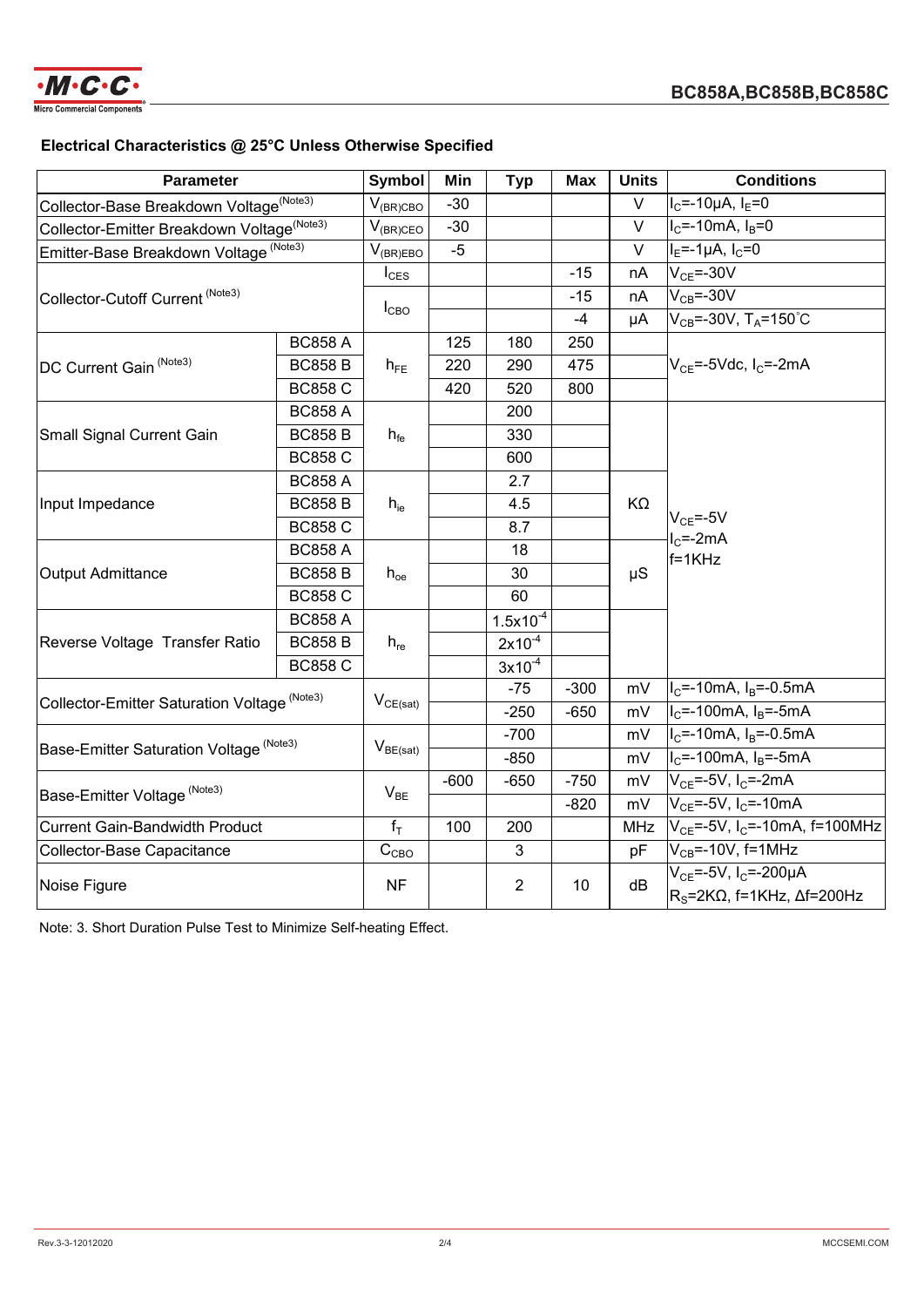

### **Curve Characteristics**